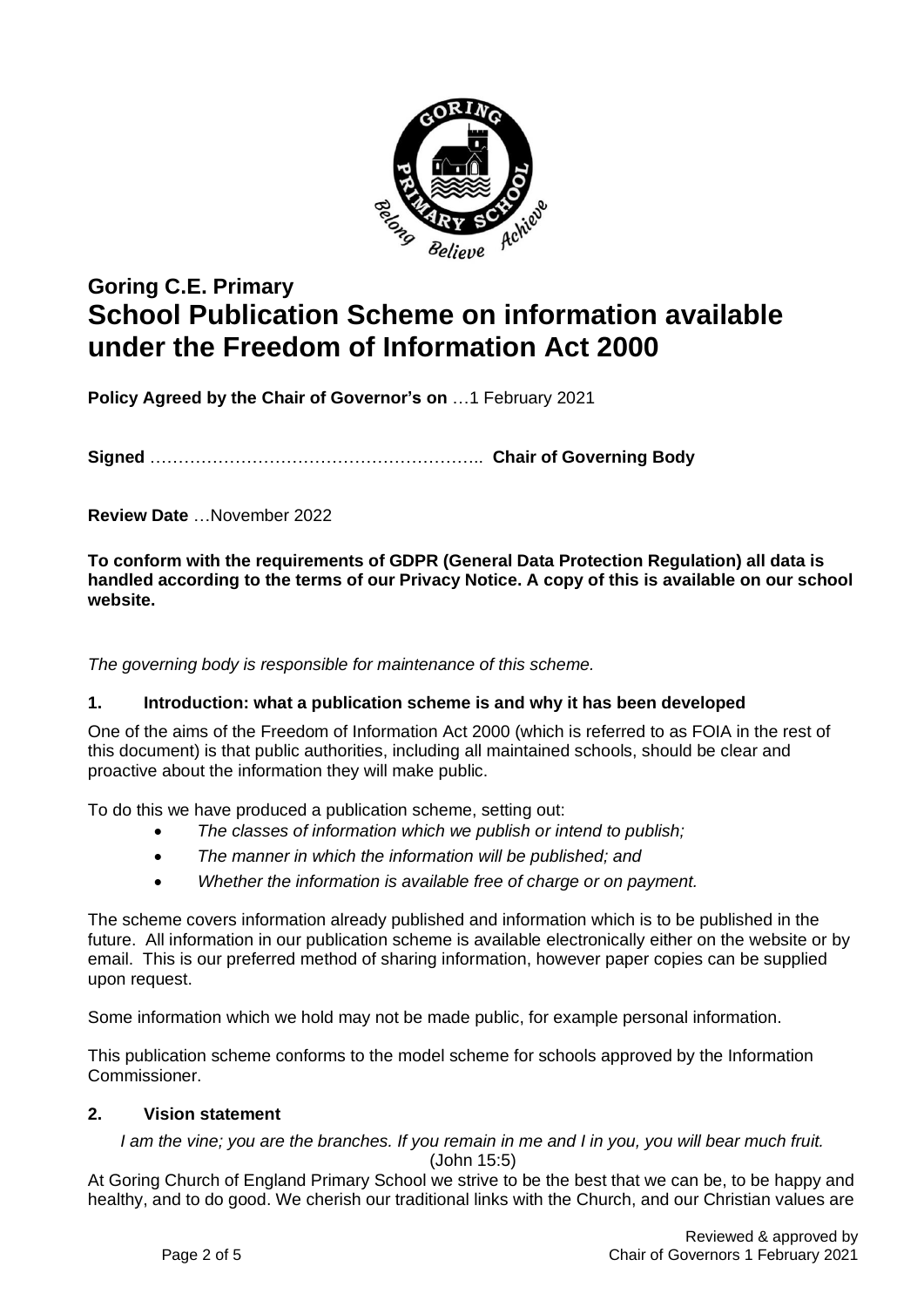rooted in everything we do. We believe that we all belong to God's family. Our sense of community encourages kind and respectful behaviour where everyone's contribution is valued, and where diversity and what makes us all individuals are celebrated. We contribute to our global society and we are generous and inclusive in our friendships. Through our partnerships with other schools, the community and the Church we enjoy a range of experiences, enabling us to be successful and giving in our lives ahead

This publication scheme is a means of showing how we are pursuing these aims.

### **3. Categories of information published**

The publication scheme guides you to information which we currently publish (or have recently published) or which we will publish in the future. This is split into categories of information known as 'classes'. These are contained in section 6 of this scheme.

The classes of information that we undertake to make available are organised into four broad topic areas:

- *School Prospectus* information published in the school prospectus.
- *School Profile and other information relating to the governing body* information published in the School Profile and other governing body documents.
- *Pupils & Curriculum* information about policies that relate to pupils and the school curriculum.
- *School Policies and other information related to the school* information about policies that relate to the school in general.

#### **4. How to request information**

If you require a paper version of any of the documents within the scheme, please contact the school by telephone, email, fax or letter. Contact details are set out below, or you can visit our website at [www.goring.oxon.sch.uk](about:blank)

#### email: **[office.3803@goring.oxon.sch.uk](about:blank)**

Tel: 01491 872289 Contact Address: Goring CE Primary School Wallingford Road Goring on Thames Oxon. RG8 0BG

To help us process your request quickly, please clearly mark any correspondence **"PUBLICATION SCHEME REQUEST**" (in CAPITALS please)

If the information you're looking for isn't available via the scheme, you can still contact the school to ask if we have it.

#### **5. Paying for information**

Information published on our website is free, although you may incur costs from your Internet service provider. If you don't have Internet access, you can access our website using a local library or an Internet café.

Single copies of information covered by this publication are provided free unless stated otherwise in section 6. If your request means that we have to do a lot of photocopying or printing, or pay a large postage charge, or is for a priced item such as some printed publications or videos we will let you know the cost before fulfilling your request. Where there is a charge this will be indicated by a £ sign in the description box.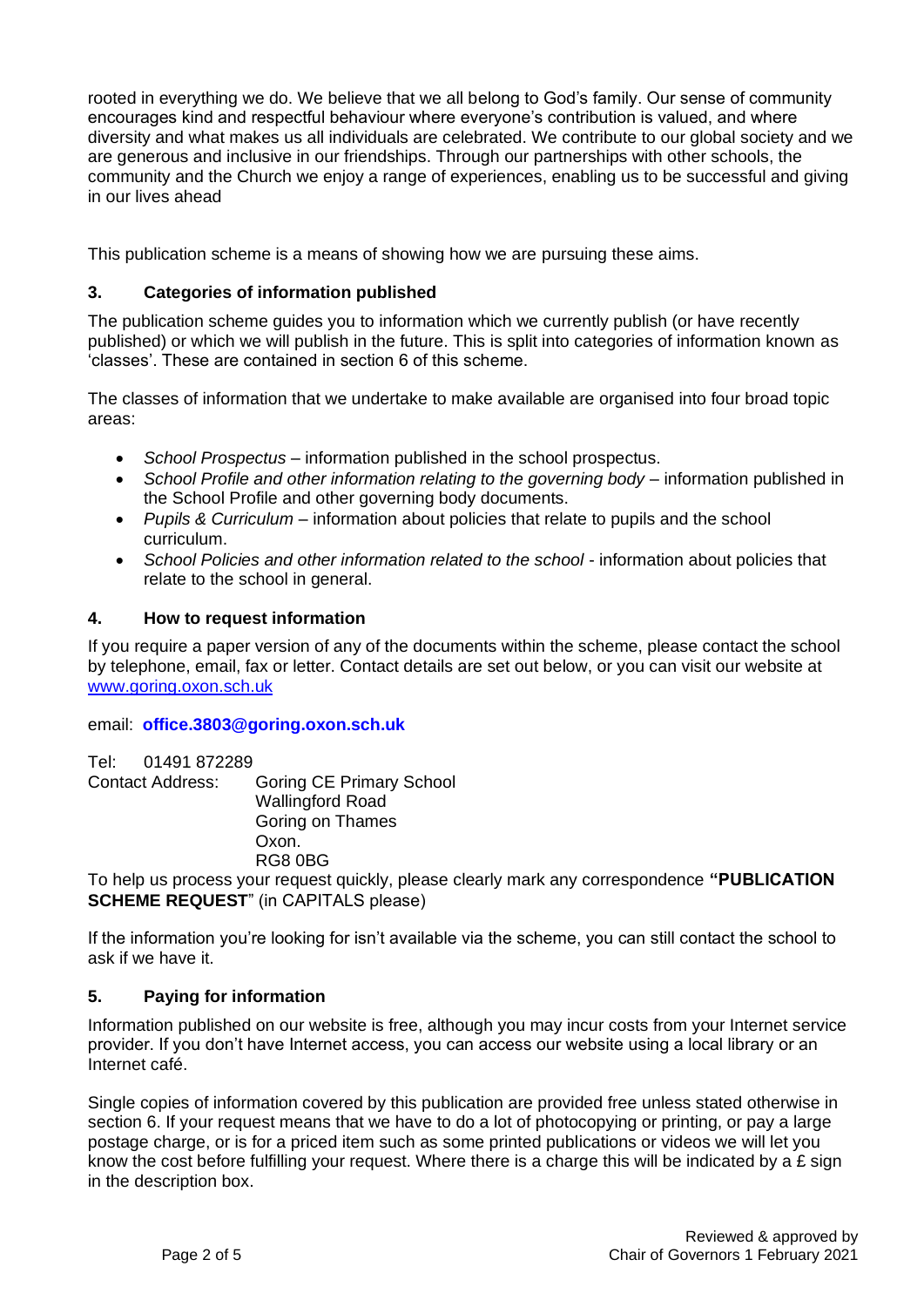## **6. Classes of Information Currently Published**

**School Prospectus –** this section sets out information published in the school prospectus.

| <b>Class</b>                       | <b>Description</b>                                                                                                                                                                                                                                                                                                                                                                                  |
|------------------------------------|-----------------------------------------------------------------------------------------------------------------------------------------------------------------------------------------------------------------------------------------------------------------------------------------------------------------------------------------------------------------------------------------------------|
| <b>School</b><br><b>Prospectus</b> | The statutory contents of the school prospectus are as follows, (other items may<br>be included in the prospectus at the school's discretion):                                                                                                                                                                                                                                                      |
|                                    | • information about the implementation of the governing body's policy on pupils<br>with special educational needs (SEND) and any changes to the policy during<br>the last year                                                                                                                                                                                                                      |
|                                    | a description of the arrangements for the admission of pupils with disabilities;<br>details of steps to prevent disabled pupils being treated less favourably than<br>other pupils; details of existing facilities to assist access to the school by<br>pupils with disabilities; the accessibility plan covering future policies for<br>increasing access by those with disabilities to the school |

**School Profile and other information relating to the governing body –** this section sets out information published in the School Profile and in other governing body documents.

| <b>Class</b>                                                                | <b>Description</b>                                                                                                                                                                                                                                                                                                                                                                                                                                                                                       |
|-----------------------------------------------------------------------------|----------------------------------------------------------------------------------------------------------------------------------------------------------------------------------------------------------------------------------------------------------------------------------------------------------------------------------------------------------------------------------------------------------------------------------------------------------------------------------------------------------|
| Instrument of<br>Government                                                 | The name of the school<br>$\bullet$<br>The category of the school<br>The name of the governing body<br>The manner in which the governing body is constituted<br>$\bullet$<br>The term of office of each category of governor if less than 4 years<br>$\bullet$<br>The name of anybody entitled to appoint any category of governor<br>Details of any trust<br>٠<br>If the school has a religious character, a description of the ethos<br>$\bullet$<br>The date the instrument takes effect<br>$\bullet$ |
| Minutes $1$ of<br>meeting of the<br>governing<br>body and its<br>committees | Agreed minutes of meetings of the governing body and its committees <i>fcurrent</i><br>and last full academic school year]                                                                                                                                                                                                                                                                                                                                                                               |

 $1$  Some information might be confidential or otherwise exempt from the publication by law – we cannot therefore publish this.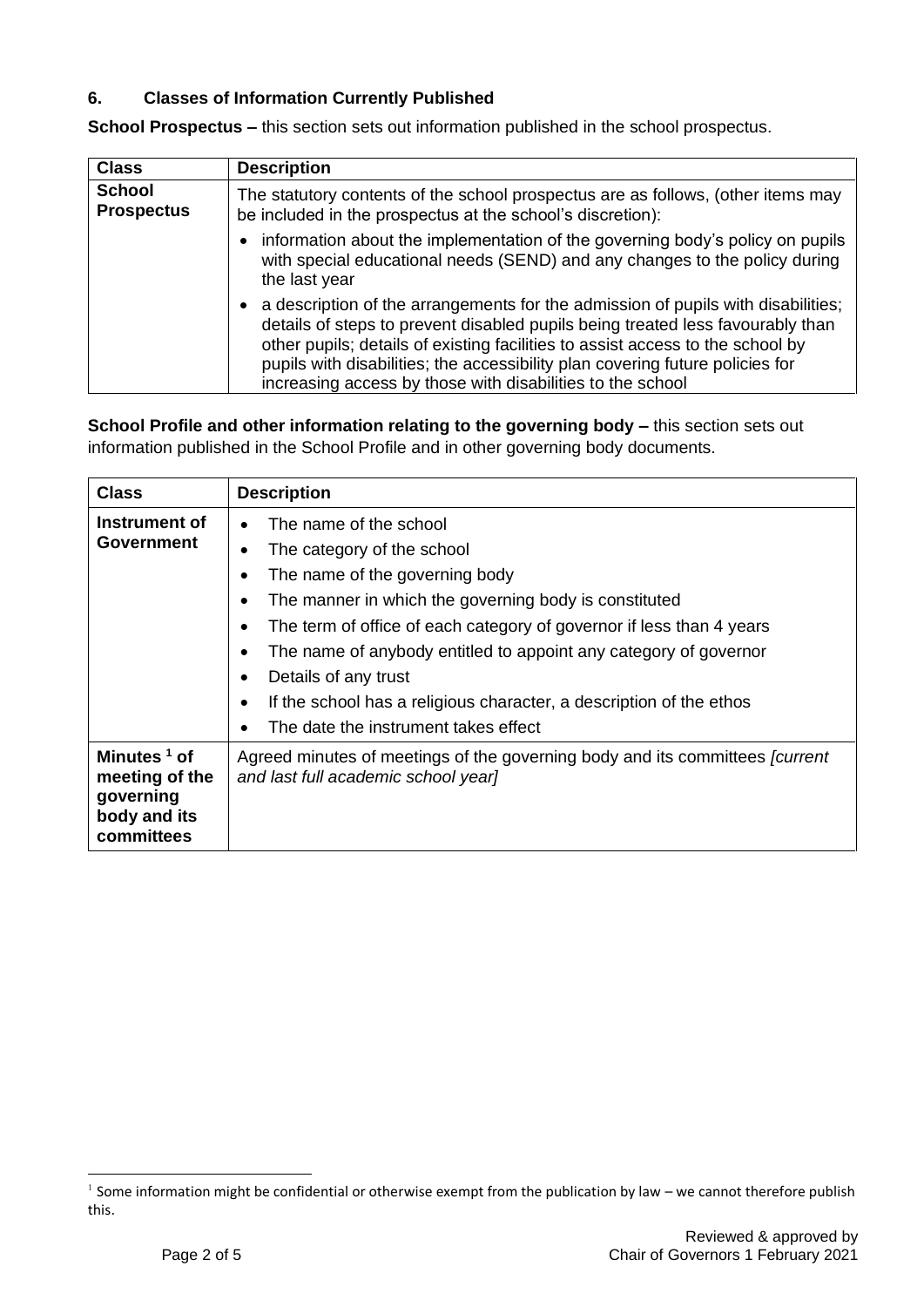**Pupils & Curriculum Policies -** This section gives access to information about key policies that relate to pupils and the school curriculum.

| <b>Class</b>                                                                              | <b>Description</b>                                                                                                                                                                                                                                                  |
|-------------------------------------------------------------------------------------------|---------------------------------------------------------------------------------------------------------------------------------------------------------------------------------------------------------------------------------------------------------------------|
| Acceptable Use<br>Agreements,<br>Foundation Stage &<br>KS1 and KS2, and<br>parents/carers | Agreement signed by pupil to encourage e-safety and good practice in<br>using the school's IT resources.                                                                                                                                                            |
| <b>Medical Conditions</b><br>Policy                                                       | Statement of how school aims to be inclusive of all children with<br>medical conditions                                                                                                                                                                             |
| Home-school<br>agreement                                                                  | Statement of the school's aims and values, the school's responsibilities,<br>the parental responsibilities and the school's expectations of its pupils<br>and parents/carers.                                                                                       |
| <b>Curriculum Policy</b>                                                                  | Statement on following the policy for the secular curriculum subjects<br>and religious education and schemes of work and syllabuses currently<br>used by the school.                                                                                                |
| Relationships and<br><b>Sex Education Policy</b>                                          | Statement of policy with regard to sex and relationship education.                                                                                                                                                                                                  |
| Drug Education and<br><b>Incident Policy</b>                                              | Guidance on matters relating to drug education, the management of<br>drugs within the school community and supporting the needs of pupils<br>with regard to drugs.                                                                                                  |
| <b>Special Education</b><br><b>Needs Policy</b>                                           | Information about the school's policy on providing for pupils with special<br>educational needs.                                                                                                                                                                    |
| Equality and<br><b>Accessibility Policy</b>                                               | Statement of policy for promoting equality for all, and plan for<br>increasing participation of disabled pupils in the school's curriculum,<br>improving the accessibility of the physical environment and improving<br>delivery of information to disabled pupils. |
| <b>Collective Worship</b>                                                                 | Statement of arrangements for the required daily act of collective<br>worship.                                                                                                                                                                                      |
| Child Protection and<br><b>Safeguarding Policy</b>                                        | Statement of policy for safeguarding and promoting welfare of pupils at<br>the school.                                                                                                                                                                              |
| Mental health and<br><b>Wellbeing Policy</b>                                              | Sets out the school's approach to promoting positive mental health for<br>pupils and staff.                                                                                                                                                                         |
| <b>PSHE Policy</b>                                                                        | Policy promoting the spiritual, moral, cultural, mental, emotional, social<br>and physical development of pupils.                                                                                                                                                   |
| <b>Pupil Behaviour</b>                                                                    | Statement of general principles on behaviour and discipline and of<br>measures taken by the headteacher to prevent bullying.                                                                                                                                        |